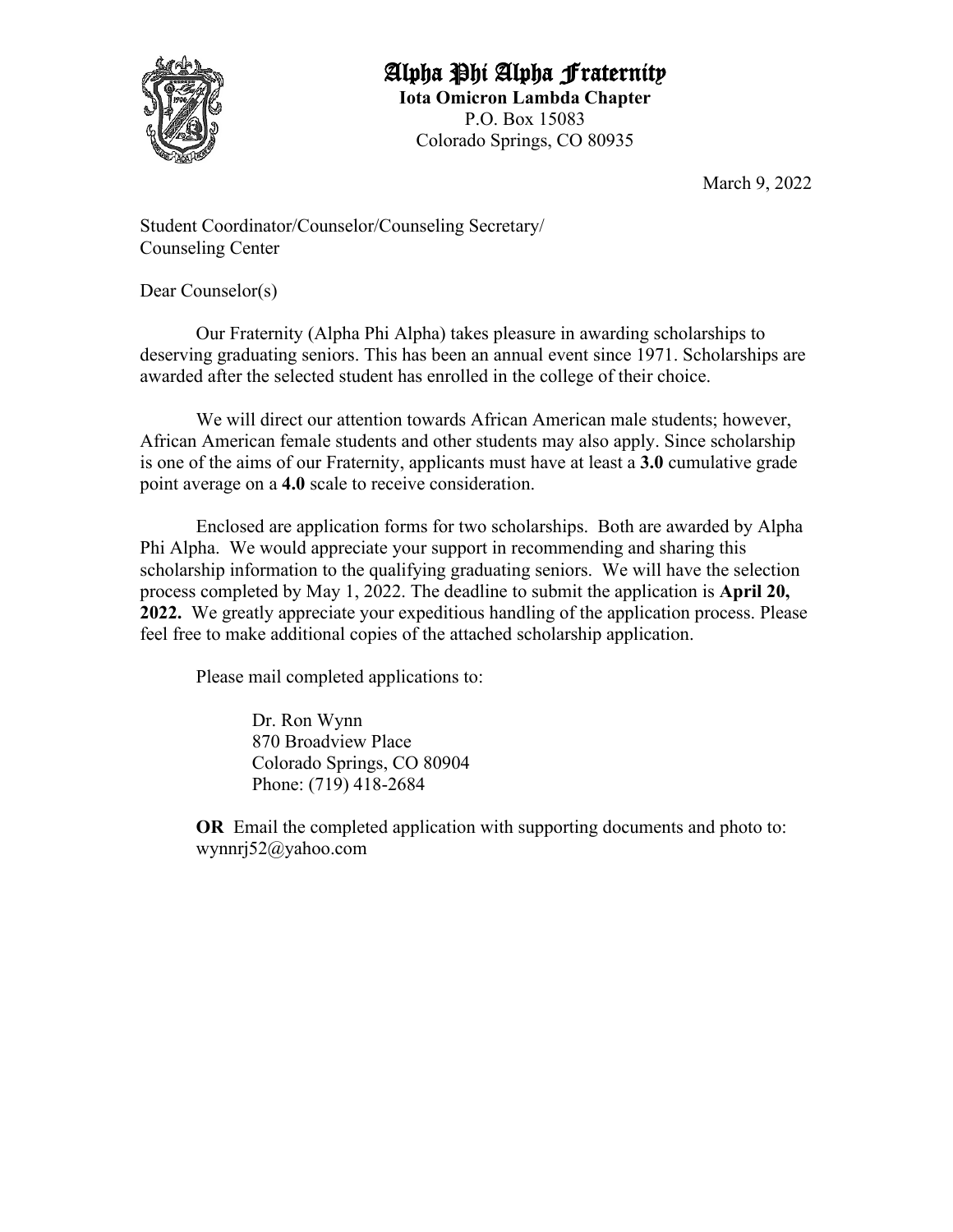

# Alpha Phi Alpha Fraternity

**Iota Omicron Lambda Chapter** P.O. Box 15083 Colorado Springs, CO 80935

March 9, 2022

Dear Student,

Please fill out the application and be sure to enclose the following information:

- **1.** Official Transcript
- **2.** Two letters of recommendation
- **3.** Counselor signature on completed application
- **4.** Photograph of yourself

Mail completed application with items listed above to:

Dr. Ron Wynn 870 Broadview Place Colorado Springs, CO 80904 Phone: (719) 418-2684

Your application must be postmarked no later than **April 20, 2022**

Sincerely,

*Dr. Ron Wynn* Chairman Scholarship Committee

*Mr. George Ewing* Co-Chairman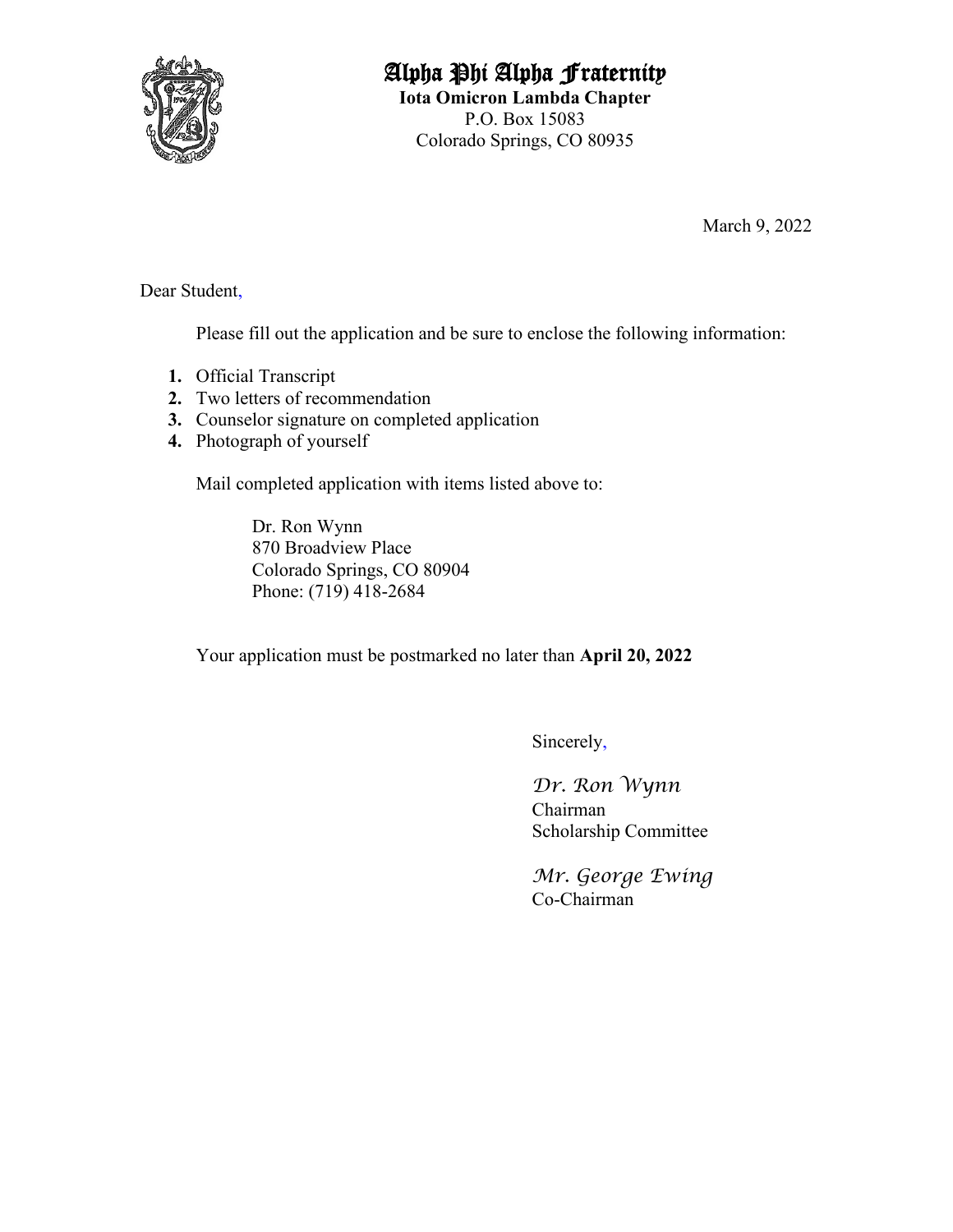### Alpha Phi Alpha Fraternity

**Iota Omicron Lambda Chapter** P.O. Box 15083 Colorado Springs, CO 80935



#### **APPLICATION FOR COLLEGE OR VOCATIONAL SCHOLARSHIP**

|                            |                        | Class Rank GPA School Male Female                                                                          |                                                                                                                        |  |
|----------------------------|------------------------|------------------------------------------------------------------------------------------------------------|------------------------------------------------------------------------------------------------------------------------|--|
|                            | SAT Score<br>ACT Score |                                                                                                            |                                                                                                                        |  |
| <b>THAN APRIL 20, 2022</b> |                        | THIS APPLICATION MUST BE RETURNED AND POST MARKED NO LATER                                                 |                                                                                                                        |  |
|                            |                        | Mail To:                                                                                                   |                                                                                                                        |  |
|                            |                        | Dr. Ron Wynn                                                                                               |                                                                                                                        |  |
|                            |                        | 870 Broadview Place                                                                                        |                                                                                                                        |  |
|                            |                        |                                                                                                            | Colorado Springs, CO 80904                                                                                             |  |
|                            |                        | Phone: (719) 418 -2684                                                                                     |                                                                                                                        |  |
|                            |                        | 1. Full Name                                                                                               |                                                                                                                        |  |
|                            |                        | Parent(s) Name                                                                                             |                                                                                                                        |  |
| 2. Address                 |                        |                                                                                                            | <u> 1989 - Johann Stoff, deutscher Stoffen und der Stoffen und der Stoffen und der Stoffen und der Stoffen und der</u> |  |
|                            |                        | <b>Street and Number</b>                                                                                   |                                                                                                                        |  |
|                            |                        | City and State Zip Code                                                                                    |                                                                                                                        |  |
|                            |                        | 3. Home Telephone # Cell Telephone #                                                                       |                                                                                                                        |  |
|                            |                        |                                                                                                            |                                                                                                                        |  |
|                            |                        | 4. Number of family members _______. Family members in school<br>$(K-12 \qquad \text{or College} \qquad )$ |                                                                                                                        |  |
| necessary)                 |                        | 5. In what field of study are you interested and why (Use additional paper if                              |                                                                                                                        |  |
|                            |                        |                                                                                                            |                                                                                                                        |  |
|                            |                        |                                                                                                            |                                                                                                                        |  |
|                            |                        |                                                                                                            |                                                                                                                        |  |
|                            |                        |                                                                                                            |                                                                                                                        |  |
|                            |                        |                                                                                                            |                                                                                                                        |  |